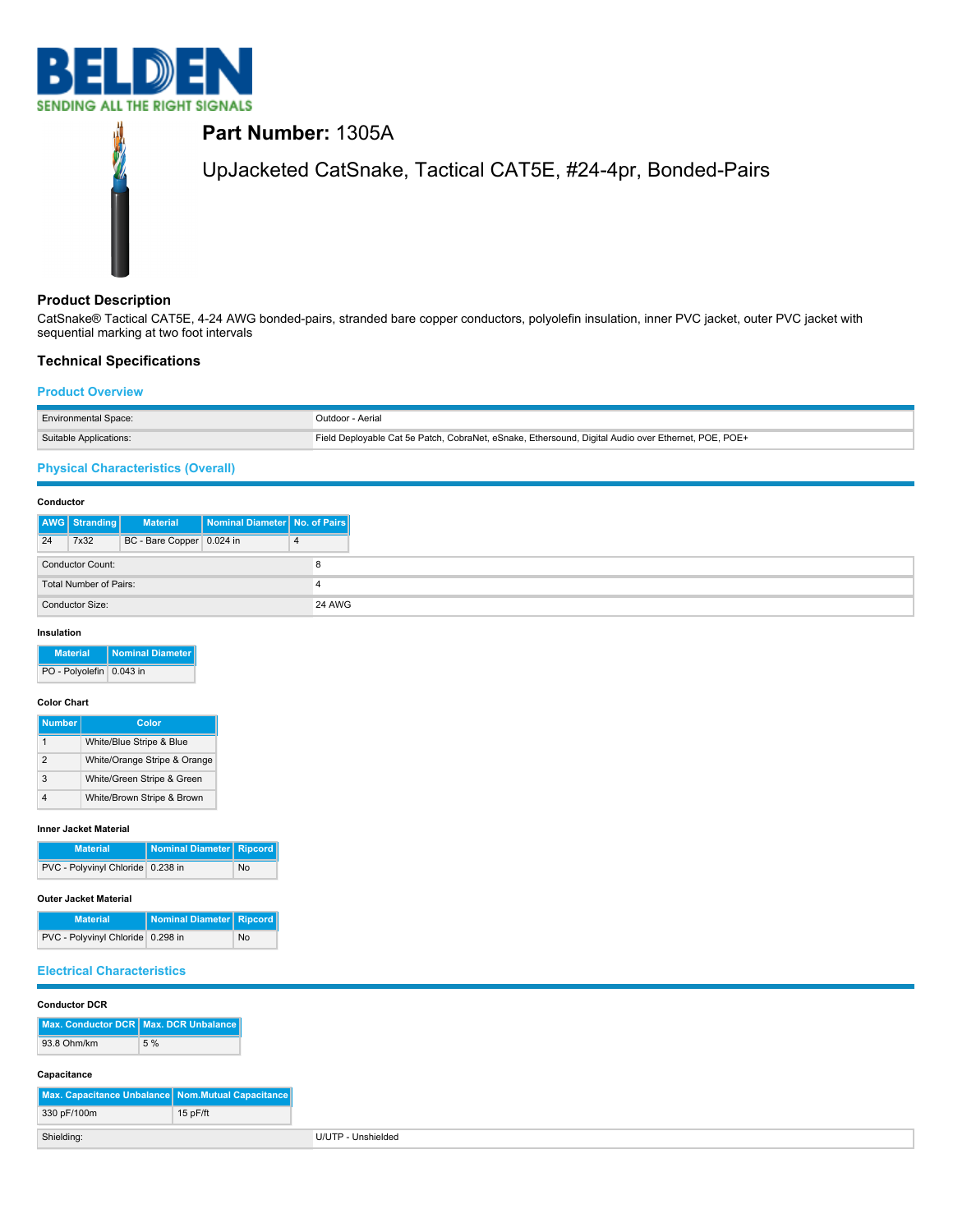| <b>Max. Delay</b>                  | Max. Delay Skew   Nominal Velocity of Propagation (VP) [%] |
|------------------------------------|------------------------------------------------------------|
| @ 100 MHz 537.6 ns/100m 45 ns/100m | 70 %                                                       |

### **High Freq**

| <b>Frequency</b><br>[MHz] | <b>Max. Insertion Loss</b><br>(Attenuation) | Min.<br><b>NEXT [dB]</b> | Min.<br><b>PSNEXT [dB]</b> | Min.             | Min.<br>ACR [dB] PSACR [dB] | <b>Min. ACRF</b><br>(ELFEXT) [dB] | <b>Min. PSACRF</b><br>(PSELFEXT) [dB] | Min. RL (Return<br>Loss) [dB] | Max./Min. Input<br><b>Impedance (unFitted)</b> | <b>Max./Min. Fitted</b><br><b>Impedance</b> |
|---------------------------|---------------------------------------------|--------------------------|----------------------------|------------------|-----------------------------|-----------------------------------|---------------------------------------|-------------------------------|------------------------------------------------|---------------------------------------------|
| 1 MHz                     | 2.4 dB/100m                                 | 65.3 dB                  | 62.3 dB                    | 63.3 dB          | 60.3 dB                     | 63.8 dB                           | 60.8 dB                               | 20.0 dB                       | $100 +/- 15$                                   | $105 + 10$                                  |
| 4 MHz                     | 4.9 dB/100m                                 | 56.3 dB                  | 53.3 dB                    | 52.2 dB          | 49.2 dB                     | 51.8 dB                           | 48.8 dB                               | 23.0 dB                       | $100 +/- 15$                                   | $100 + 1 - 10$                              |
| 8 MHz                     | 6.9 dB/100m                                 | 51.8 dB                  | 48.8 dB                    | 46.0 dB          | 43.0 dB                     | 45.7 dB                           | 42.7 dB                               | 24.5 dB                       | $100 +/- 15$                                   | $100 +/- 10$                                |
| 10 MHz                    | 7.8 dB/100m                                 | 50.3 dB                  | 47.3 dB                    | 43.8 dB          | 40.8 dB                     | 43.8 dB                           | 40.8 dB                               | 25.0 dB                       | $100 +/- 15$                                   | $100 +/- 10$                                |
| 16 MHz                    | 9.9 dB/100m                                 | 47.2 dB                  | 44.2 dB                    | 39.0 dB          | 36.0 dB                     | 39.7 dB                           | 36.7 dB                               | 25.0 dB                       | $100 +/- 15$                                   | $100 +/- 10$                                |
| 20 MHz                    | 11.1 dB/100m                                | 45.8 dB                  | 42.8 dB                    | 36.5 dB          | 33.5 dB                     | 37.8 dB                           | 34.8 dB                               | 25.0 dB                       | $100 +/- 15$                                   | $100 +/- 10$                                |
| 25 MHz                    | 12.5 dB/100m                                | 44.3 dB                  | 41.3 dB                    | 33.9 dB          | 30.9 dB                     | 35.8 dB                           | 32.8 dB                               | 24.3 dB                       | $100 +/- 15$                                   | $100 +/- 10$                                |
| 31.25 MHz                 | 14.1 dB/100m                                | 42.9 dB                  | 39.9 dB                    | 31.2 dB          | 28.2 dB                     | 33.9 dB                           | 30.9 dB                               | 23.6 dB                       | $100 +/- 15$                                   | $100 +/- 10$                                |
| 62.5 MHz                  | 20.4 dB/100m                                | 38.4 dB                  | 35.4 dB                    | 21.4 dB          | 18.4 dB                     | 27.9 dB                           | 24.9 dB                               | 21.5 dB                       | $100 +/- 15$                                   | $100 +/- 10$                                |
| 100 MHz                   | 26.4 dB/100m                                | 35.3 dB                  | 32.3 dB                    | 13.3 dB          | 10.3 dB                     | 23.8 dB                           | 20.8 dB                               | 20.1 dB                       | $100 +/- 15$                                   | $100 +/- 10$                                |
| 155 MHz                   | 33.7 dB/100m                                | 32.4 dB                  | 29.4 dB                    | $4.4 \text{ dB}$ | 1.4dB                       | 20.0 dB                           | 17.0 dB                               | 18.8 dB                       | $100 +/- 18$                                   | $100 +/- 10$                                |
| <b>200 MHz</b>            | 38.9 dB/100m                                | 30.8 dB                  | 27.8 dB                    |                  | $9.2\ \text{dB}$            | 17.8 dB                           | 14.8 dB                               | 18.0 dB                       | $100 + 20$                                     | $100 +/- 10$                                |
| 250 MHz                   | 44.2 dB/100m                                | 29.3 dB                  | 26.3 dB                    |                  | $0$ dB                      | 15.8 dB                           | 12.8 dB                               | 17.3 dB                       | $100 + 20$                                     | $100 +/- 10$                                |
| 300 MHz                   | 49.2 dB/100m                                | 28.1 dB                  | 25.1 dB                    |                  |                             | 14.3 dB                           | 11.3 dB                               | 16.8 dB                       | $100 + 20$                                     | $100 +/- 10$                                |
| 310 MHz                   | 50.1 dB/100m                                | 27.9 dB                  | 24.9 dB                    |                  |                             | 14.0 dB                           | 11.0 dB                               | 16.7 dB                       | $100 + 20$                                     | $100 + 1 - 10$                              |
| 350 MHz                   | 53.8 dB/100m                                | 27.1 dB                  | 24.1 dB                    |                  |                             | 12.9 dB                           | 9.9 dB                                | 16.3 dB                       | $100 + 22$                                     | $100 \pm 10$ Ohm                            |
| 310 MHz                   | 49.5 dB/100m                                | 27.9 dB                  | 27.9 dB                    |                  |                             |                                   |                                       | 18dB                          |                                                |                                             |
| 350 MHz                   | 53.2 dB/100m                                | 27.2 dB                  | 27.2 dB                    |                  |                             |                                   |                                       | 17dB                          |                                                |                                             |

## **Voltage**

**UL Voltage Rating**

```
300 V RMS
```
# **Temperature Range**

| Installation Temp Range: | $0^{\circ}$ C To +60 $^{\circ}$ C |
|--------------------------|-----------------------------------|
| Non-UL Temp Rating:      | $+75^{\circ}$ C                   |
| Storage Temp Range:      | -30°C To +75°C                    |
| Operating Temp Range:    | -30°C To +75°C                    |

## **Mechanical Characteristics**

| Cold Bend Test:                  | -30°C Compliance per UL 1581 |
|----------------------------------|------------------------------|
| Bulk Cable Weight:               | 38 lbs/1000ft                |
| Max Recommended Pulling Tension: | 40 lbs                       |
| Min Bend Radius/Minor Axis:      | $1.25$ in                    |
| Min Bend Radius/Installation:    | 3.0 <sub>in</sub>            |

## **Standards**

| NEC/(UL) Specification:       | N/A                                                                                             |
|-------------------------------|-------------------------------------------------------------------------------------------------|
| ISO/IEC Compliance:           | 11801 ed 2.2 (2011) Class D Patch                                                               |
| Data Category:                | Category 5e                                                                                     |
| <b>ANSI Compliance:</b>       | S-90-661-2012 Category 5e Patch, ANSI/NEMA WC-63.1 Category 5e Patch                            |
| Telecommunications Standards: | ANSI/TIA-568-C.2 Category 5e Patch                                                              |
| IEEE Specification:           | IEEE 802.3bt Type 1, Type 2, Type 3                                                             |
| Other Specification:          | NEMA WC-63.1 Category 5, ICEA 661, Category 5e Patch, TIA/EI-568-B.2, Category 5e               |
| Other Standards:              | NEMA WC-63.1 Category 5e Patch, ANSI/ICEA 661 Individually Unshielded Twisted Pair Indoor Cable |

# **Applicable Environmental and Other Programs**

| EU Directive 2000/53/EC (ELV):     | Yes |
|------------------------------------|-----|
| EU Directive 2002/96/EC (WEEE):    | Yes |
| EU Directive 2003/11/EC (BFR):     | Yes |
| EU Directive 2003/96/EC (BFR):     | Yes |
| EU Directive 2011/65/EU (ROHS II): | Yes |
| EU Directive 2012/19/EU (WEEE):    | Yes |